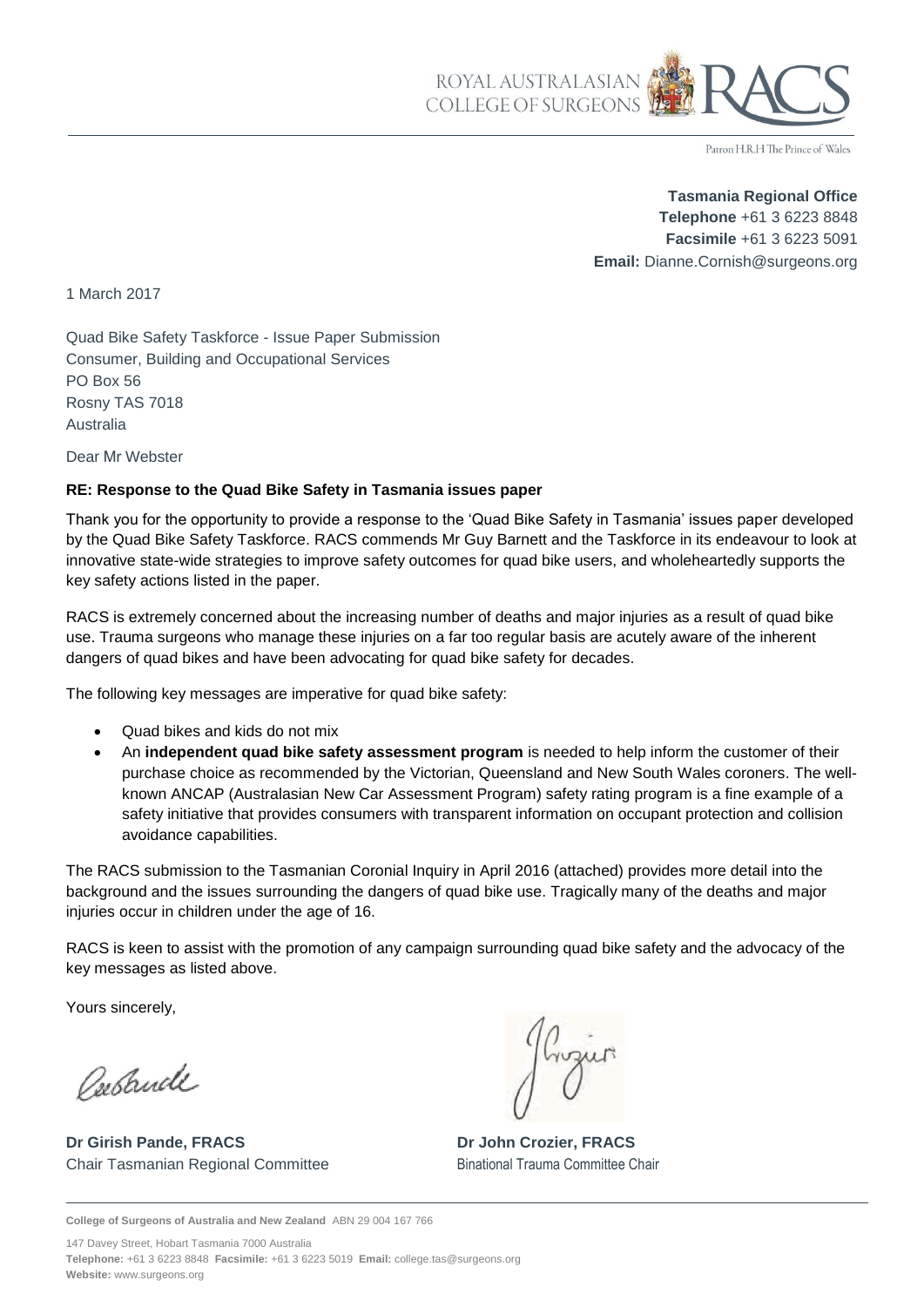

# **ROYAL AUSTRALASIAN COLLEGE OF SURGEONS**

SUBMISSION TO INQUEST INTO THE DEATH OF 7 RIDERS OF QUAD BIKES IN TASMANIA

**7 April 2016**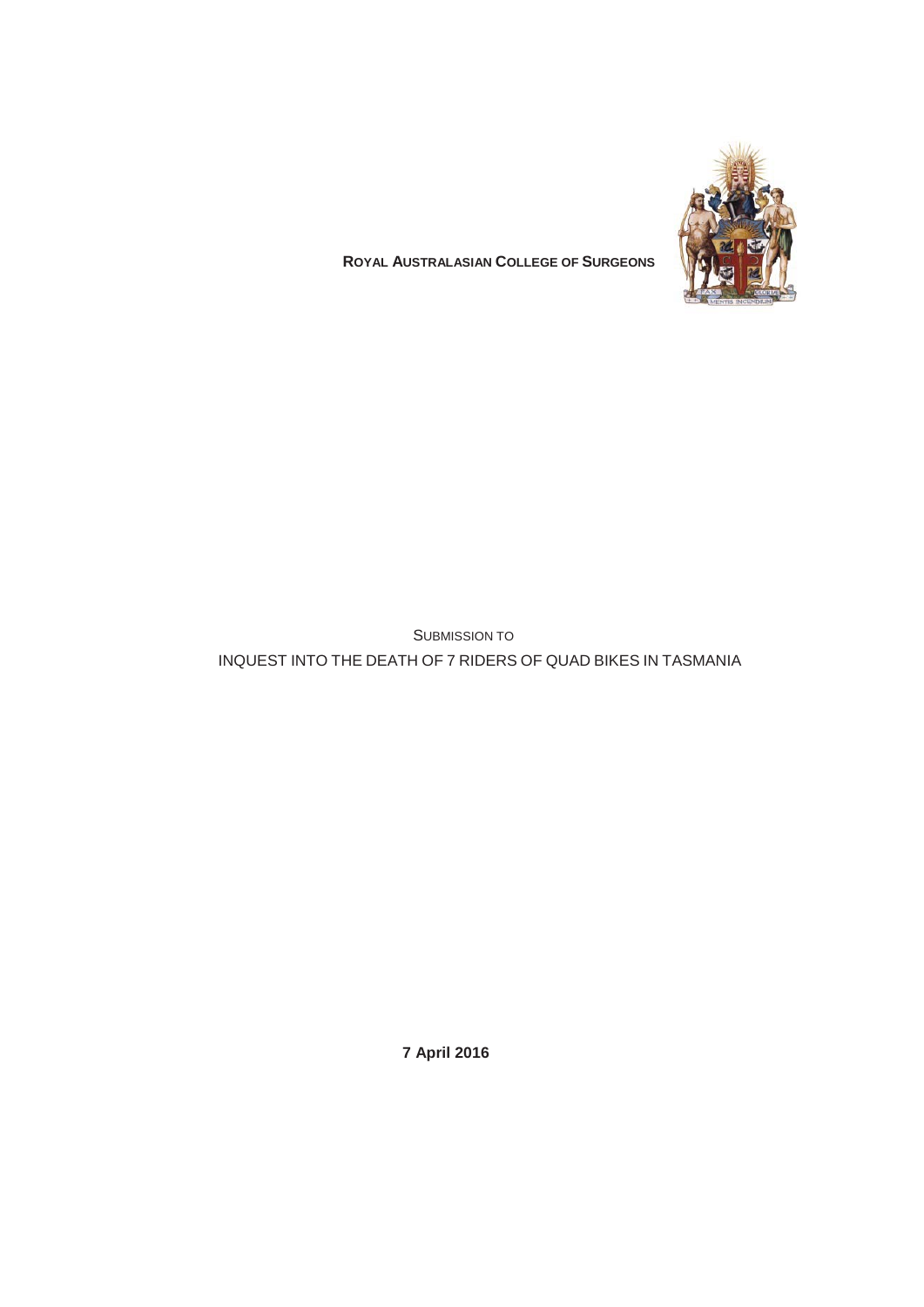#### **EXECUTIVE SUMMARY**

The number of fatalities due to quad bikes is a cause for great concern in Tasmania and nationwide, and may be rising.<sup>1</sup> In 2015, 22 Australians died from injuries sustained from quad bike use, including three deaths in Tasmania. Of these 22 fatalities, 12 were the result of a roll over accident (including two in Tasmania), and three involved children under 16 years of age. In 2014, there were 15 quad bike deaths in Australia, 21 in 2013, 19 in 2012 and 20 in 2011.<sup>2</sup> Already in 2016, three Australians have been killed following quad bike accidents.<sup>3</sup>

The dangers of quad bike use in Tasmania have been previously highlighted following a cluster of quad bike deaths in 2003 and 2004. These deaths were investigated by the then Tasmanian Coroner, whose recommendations included wearing of an industry standard safety helmet and mandatory training courses for users of quad bikes. $4-6$  These recommendations were promoted heavily by WorkSafe Tasmania,<sup>7</sup> highlighting the resonance with the *Workplace Health and Safety Act 1995* and the *Workplace Health and Safety Regulations 1998*. Despite this scrutiny and advocacy in this and other Coronial inquests, quad bike tragedies continue to occur.

Alongside deaths, quad bikes are a concerning cause of non-fatal injury. Detailed analyses conducted in Victoria, $8$  New South Wales (NSW) $9$  and Western Australia (WA) $10$  each document significant and increasing burden of injury, in addition to deaths, due to quad bikes. Nationwide, the characteristics of quad bike trauma are strikingly similar, including a strong male preponderance, and peak incidence of fatalities and injuries in younger riders, e.g. in those aged 10-29 years in WA, $^{10}$  and 15-29 years in Victoria.<sup>8</sup> These state-based datasets are reviewed in detail within the submission.

The Royal Australasian College of Surgeons (RACS) is very concerned about the risk of death or injury for young persons riding quad bikes. Of the quad bike deaths recorded in Australia between 2001 and 2015, 18% occurred in children under 16 years of age, including 11 children under 6 years of age. In this 15 year period, at least one Australian child under 16 years has died from quad bike injuries every year, except in 2008 and 2010, with an average of 2.6 child fatalities per annum.<sup>3</sup> These already concerning statistics are brought into even clearer focus, when one considers that children under 16 years of age accounted for three of the nine Queensland deaths and four of the 13 NSW deaths investigated in recent coronial inquests.<sup>11,12</sup>

In other countries and contexts, quad bikes are also referred to as 'all-terrain vehicles' (ATVs). Contrary to what this name implies, quad bikes are *not suitable* for use in all terrains. Despite having four wheels, current quad bike design imparts a high centre of gravity and a narrow wheelbase to the vehicle, making them unstable and prone to rolling; e.g. if used on steep or uneven terrain.<sup>13</sup> Most serious quad bike injuries and deaths involve the vehicle rolling onto the rider, even at low speeds.<sup>14</sup>

One contributor to the reported increase in quad bike trauma may be increased use of these vehicles. Quad bike sales have risen steadily over the past decade, with the Federal Chamber of Automotive Industries reporting a 34% increase in sales to a total of 4,509 units in the first quarter of 2011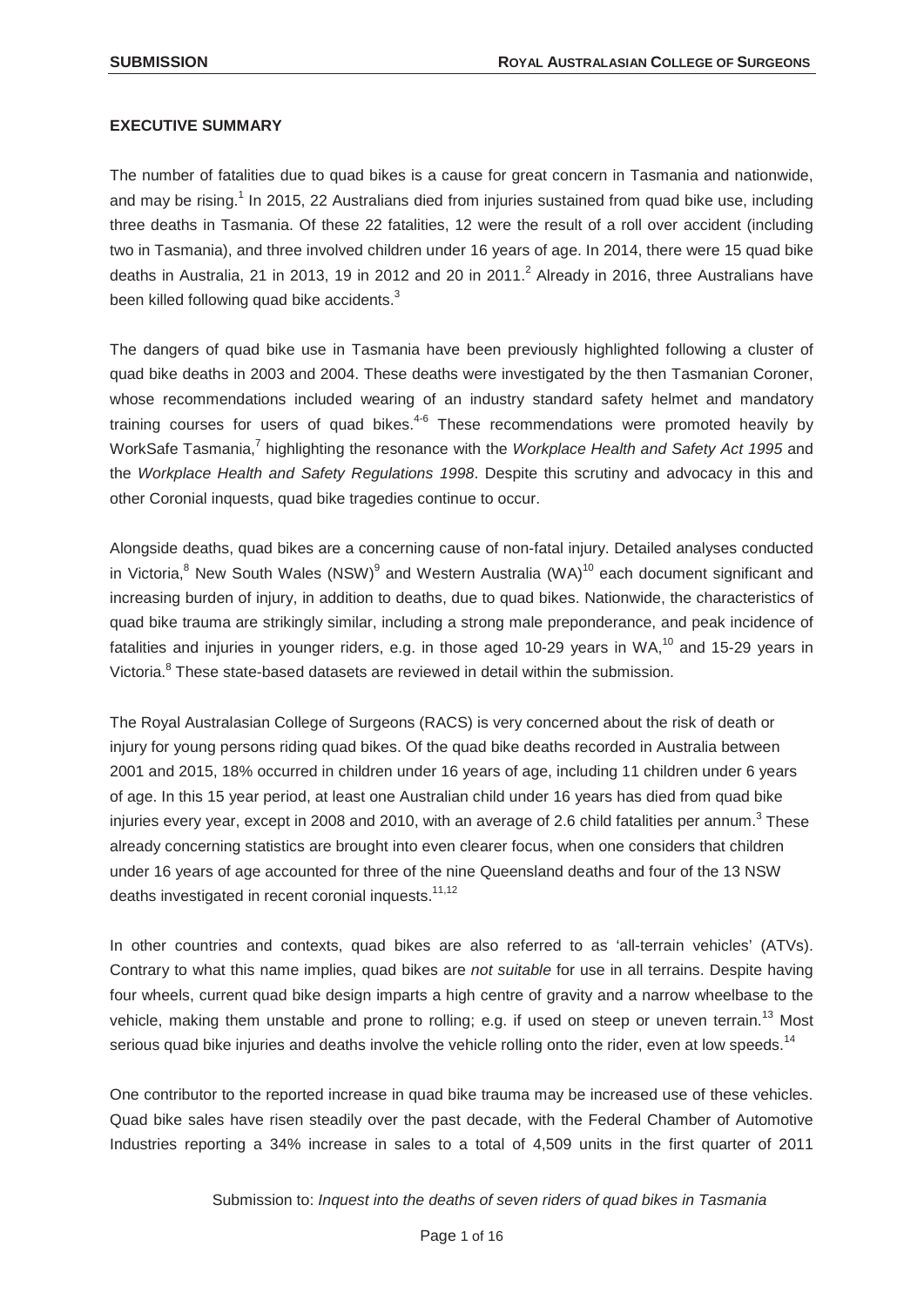compared to the previous year. Other years show more modest increases in sales.<sup>15</sup> Quad bikes now represent approximately one fifth of total motorcycle sales in Australia. This acknowledgement does not shift the responsibility from industry to consumer, rather highlights the positive and proactive opportunities manufacturers and sellers of quad bikes can have towards making an increasingly popular product safer in its design and use.

Unfortunately, quad bike manufacturers have a history of resisting design modifications or other measures proposed by safety experts.<sup>16,17</sup> Research shows use of alternate vehicle designs such as side-by-side vehicles, that are inherently more stable, and factory-fitted roll over protective systems with a combination of roll bars/cage and seatbelts could save lives. Quad bikes themselves can be made safer by design changes, including improved static and dynamic stability, safer cornering on hard surfaces and fitting of an operator protection device.<sup>13</sup> All possible efforts to improve the engineering and design safety features of quad bikes are critical in reducing fatalities and injury rates.

This and other research detailed in the potential dangers of quad bike formed part of the evidence considered at three previous coronial inquests, namely Victoria<sup>18</sup>, Queensland (2015)<sup>12</sup> and NSW  $(2015)$ .<sup>11</sup> The recommendations of each these inquests are consistent in their message for action, including consideration to be given to the introduction of mandatory quad bike user training, mandatory helmet use, prohibiting children under 16 years of age from using adult-sized quad bikes, creation of Australian standards for quad bike manufacture and quad bike helmets, and introduction of an Australian safety rating scheme for quad bikes and similar vehicles, e.g. side-by-side vehicles. These recommendations will be well known to the Tasmanian Coroner, and only summarised here with the full details outlined in the respective inquest reports referenced above.

In this submission, we will set out the history of RACS involvement in the prevention and care of quad bike and other transport-related trauma, summarise key research addressing quad bike trauma, and outline the RACS position on quad bike trauma as informed by this history and research.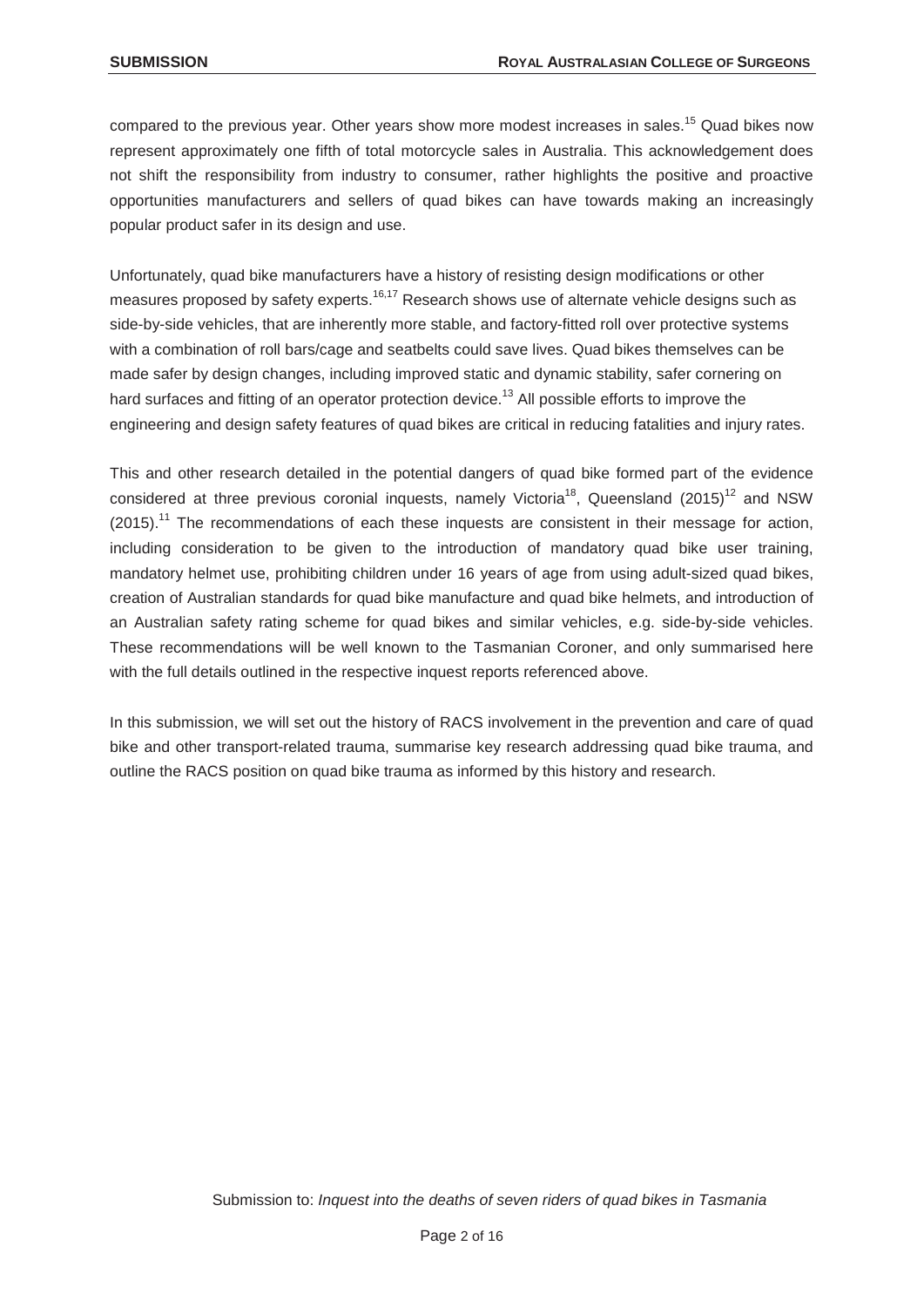# **SUMMARY OF KEY RECOMMENDATIONS**

The Royal Australasian College of Surgeons requests that the Tasmanian Coroner consider the following recommendations.

- 1. **Helmets:** compulsory helmet wearing all quad bike riders (whether an operator or passenger) at all times, on all roads, together with adoption/development of a suitable standard for quad bike helmets designed for the requirements for off-road riding.
- 2. **Children:** all available strategies to prevent children under 16 years from riding quad bikes, including prohibiting use of adult- and child-sized quad bikes alike, restricting sale of childsized quad bikes, and mandating child-resistant starting mechanisms.
- 3. **Training and licencing:** compulsory quad bike handling training mandatory for all new owners, and all employees whose work involves quad bikes.
- 4. **Safety rating system:** there is a need for improved stability, dynamic handling and rollover crashworthiness safety for both workplace and recreational quad bikes. The College recommends implementing an Australasian New Quad Bike Assessment Program, along similar lines to the ANCAP safety rating system, noting the differences in proposed rating methodologies.
- 5. **Standards and design:** industry-partnered development and implementation of an Australian standard for quad bikes, which incorporates the design advances and safety features identified in the TARS report and allied engineering and road safety research. Separate and more demanding safety requirements may be appropriate for quad bikes intended for use in the workplace, or for which conditional registration may be sought for limited on-road use.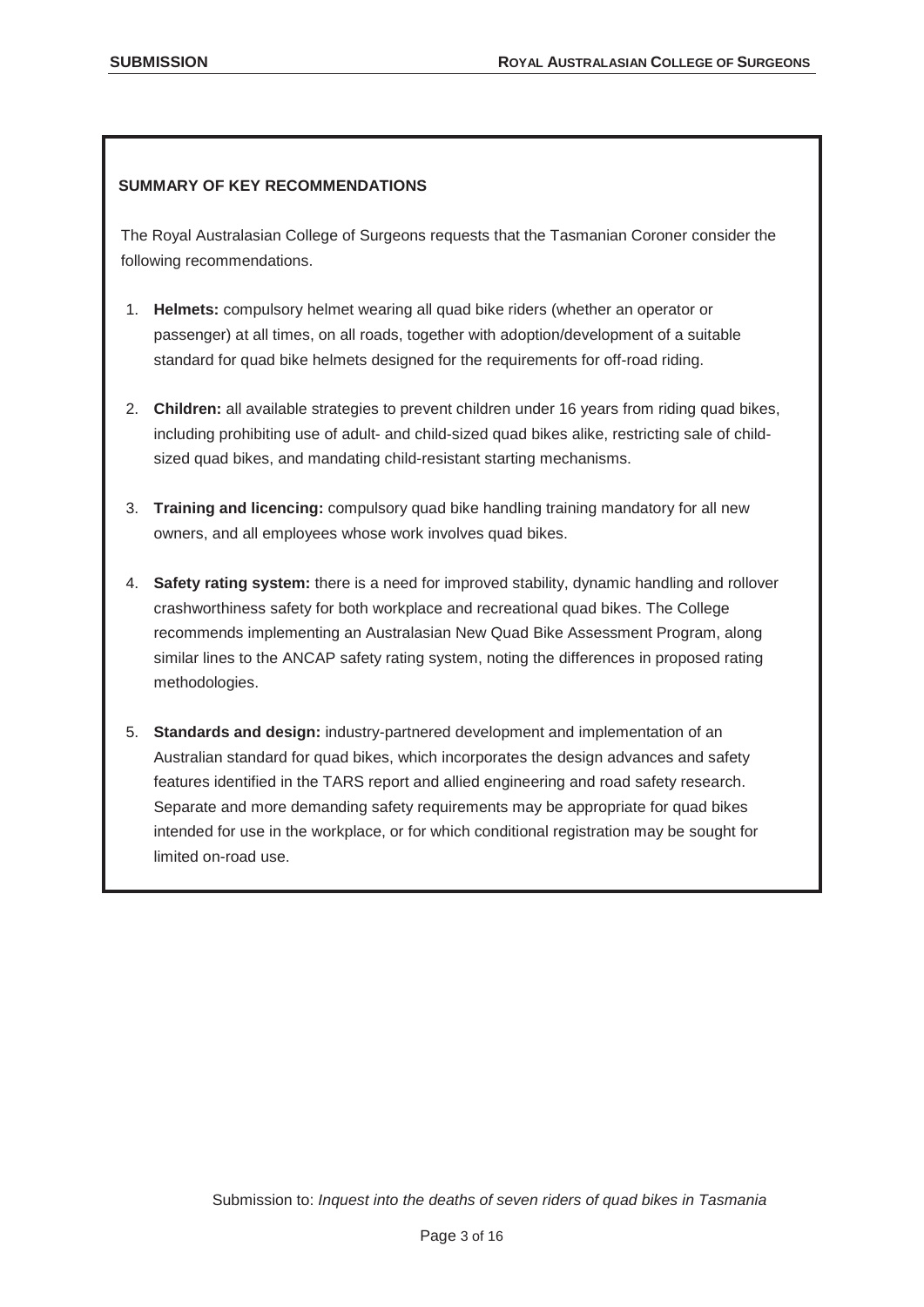## **THE COLLEGE'S HISTORICAL INVOLVEMENT IN THE ISSUE OF QUAD BIKE SAFETY**

The Royal Australasian College Of Surgeons (RACS) has a strong history, and ongoing engagement, with trauma prevention.<sup>19-21</sup> The Trauma Committee of RACS was established in 1970 in response to an escalating road toll and recognition of the serious public health risk posed by road crashes. As a profession, surgeons have a unique opportunity, and so responsibility, to understand and work to prevent transport related trauma. "It is the [surgical] profession which sees the aftermath of a road accident, the aftermath of the split second in which it happened, the horrible and irreversible mutilation, the griefs, the brave attempts to repair, the heartbreaking rehabilitation. And it is the profession which must help find a solution to this problem, a cure for a disease of the community that has reached a significant magnitude." (ESR Hughes, first Chairman of the RACS Standing Committee on Road Trauma).<sup>22</sup>

RACS has been influential with policy makers and legislators and was a public advocate for reducing trauma.<sup>20</sup> For example, Gordon W. Trinca, a celebrated Australian Trauma Surgeon, leading advocate and Chair of the RACS Road Trauma Committee from 1975 to 1993, was a key player as in the campaign for mandatory seat-belt wearing and drink driving countermeasures during the 1960s and 70s. Whilst controversial at the time, these measures proved the turning point in reducing the hundreds fatalities each year. The history of the role of RACS and its Fellows in this campaign and in the advocacy space is clearly documented in RACS publications, including that from Alan Gregory, *Blood, Belts Booze and Bikes*. 19,20

RACS also works as a strong advocate for the Australian Trauma Registry, which collates data from 27 designated trauma centres across Australia, and published its inaugural report in 2014, containing data from 2010 to 2012. This report includes information on trauma cases arising from transport related accidents, falls, fire, suffocation and drowning. $^{23}$ 

In recognition of the important contribution offered by the Royal Australasian College of Surgeons, representatives of RACS were invited to join the Trans-Tasman Quad Bike Working Group established by the Heads of Workplace Safety Authorities (HWSA) in early 2010 to address quad bike safety. Other members of the group included representative of work health and safety regulators from Australia and New Zealand, manufacturers, unions, automotive and farming associations. This Working Group led to the research project commissioned by SafeWork NSW, on behalf of HWSA, and was undertaken by TARS UNSW. This research was informed by the Quad Bike Performance Project Reference Group, established in 2012. The reference group outlined a broad strategy to address quad bike safety, including safety improvements for quad bikes and farm industries aimed at reducing fatalities and injuries. RACS were also asked to join the Quad Bike Performance Project Reference Group (QBPPRG), which was another group that included safety researchers, work health and safety regulators from Australia and New Zealand, the FCAI, and other safety stakeholders. The QBPPRG was set up Transport and Road Safety Research Centre at the University of New South Wales on behalf of WorkCover NSW a \$1.3 million research project commenced to help reduce the number of quad bike deaths across NSW.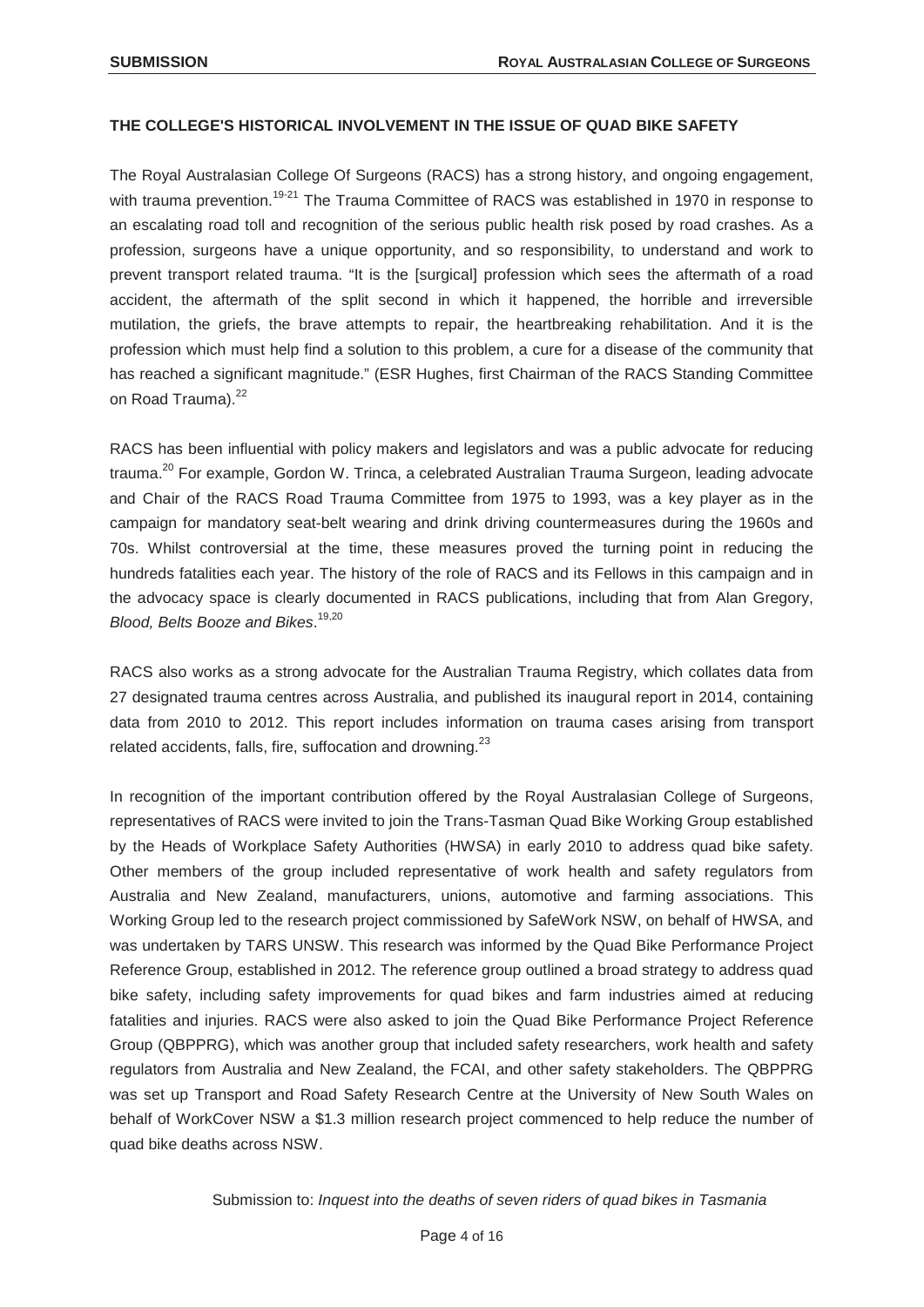Sadly, 40 years on from ESR Hughes' seminal observations regarding the role of RACS in trauma advocacy,<sup>22</sup> surgeons again find themselves 'on the front line', confronted with unpleasant opportunity to learn from, and respond to, firsthand experiences of the devastating results of quad bike injuries. "The unique contribution of surgeons in identifying injurious biomechanical outcomes from real world incidents and, in particular, leadership and involvement in the collection of accurate trauma data used by epidemiologists and engineers, has been critical to establishing the evidence base necessary for effective quad bike safety countermeasures."<sup>24</sup>

Given the informed nature of surgeons' engagement in quad bike trauma, it is not surprising RACS were called as an expert witness in an inquest into quad bike deaths conducted by the NSW Coroner in 2015. The College's contribution to this inquest is clearly evident in the published findings.<sup>11</sup>

#### **NATIONWIDE PICTURE OF QUAD BIKE DEATHS AND INJURIES**

#### *National quad bike fatality data*

From January 2001 to March 2016, 223 Australians died from quad bike related trauma: 185 (83%) persons aged 16 years or more, 27 (12%) aged 6-15 years and 11 (5%) aged less than 6 years. $3$ Between 2001 and 2015, deaths occurred in every year, with an average of 14.7 deaths per annum. Fatalities have occurred in each of the eight Australian states and territories, with majority of cases occurring within Queensland (27%), NSW (26%) and Victoria (19%). Twenty Tasmanians have died, which represents 9% of the total cohort. Cause of death is recorded in 181 cases, with the most common causes being: head injury (28%), asphyxiation (16%), other thoracic injury (15%), and multiple injuries (13%). In accordance with this injury pattern, roll over accidents account for 62% of the 211 fatal cases in which the mechanism of accident has been determined.<sup>3</sup>

#### *Victoria*

Clapperton et al (2013) investigated quad bike injuries and deaths in Victoria between 2002/03 and 2010/11, identifying 19 fatalities, 766 hospital admissions and an additional 816 emergency department presentations associated with quad bikes. The incidence of admissions increased by 40% over the nine year study period. Strikingly, younger patients accounted for the peak incidence of fatalities (15-29 years, 26%), admissions (15-29 years, 28%) and emergency department presentations (0-14 years, 32.2%). Considering the 19 fatalities, head injuries were most common (26%), followed by traumatic asphyxiation (16%) and fractures (16%). Considering the 766 admissions, 28% fulfilled criteria for "serious" injury. Consistent with other Australian states, "males were strongly overrepresented (84.2% of fatalities, 73.8% of admissions and 71.2% of ED presentations)".<sup>8</sup>

#### *New South Wales*

Data provided by the NSW Institute of Trauma Injury Management record 102 patients admitted to a NSW Trauma Facility with quad bike injuries between 2010 and 2014. Whilst the majority of these patients survived their injuries, six died, most commonly due to head injury. Overall, the chest was the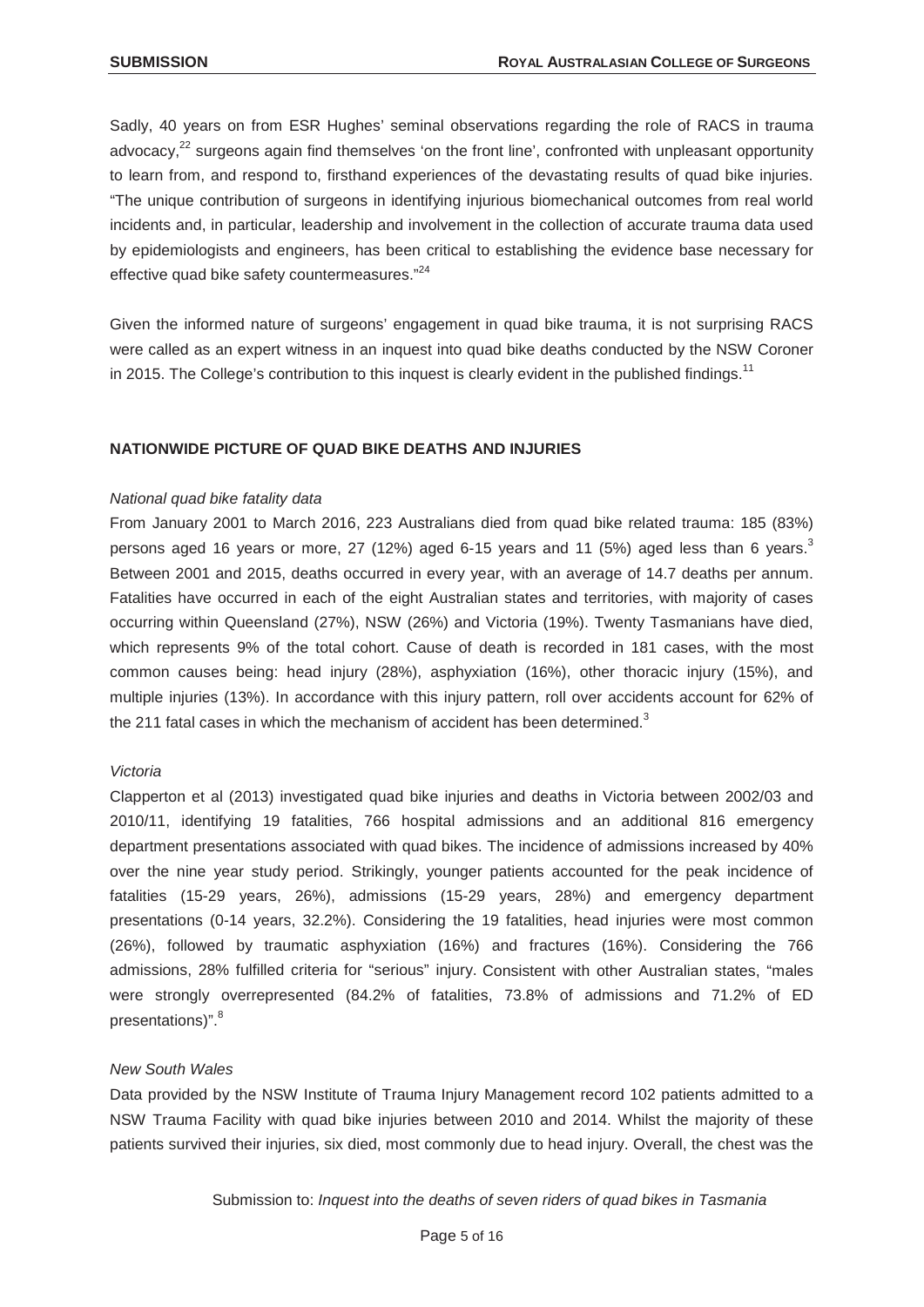most commonly injured body region, with chest injuries in two thirds of cases. Eighty-five percent of cases sustained injuries to multiple body regions, with Injury Severity Scores (ISS) showing moderate (ISS 13-15) or serious (ISS 16-24) injury in the majority. As might be expected, males accounted for almost 90% of all cases. Giving cause for particular concern, younger persons (<25 years of age) were as likely to be injured as those aged 25-44, each group accounting for one quarter of all cases.<sup>9</sup>

# *Western Australia*

A state government report based on data from the WA Hospital Morbidity Data System (HMDS) reported "less than five deaths and 2,149 separations" in WA hospitals due to quad bike injuries between 2001 and 2011.<sup>10</sup> There was an upward trend in quad bike trauma hospital separations, increasing from 92 in 2001 to 291 in 2011. The majority of separations were male (78%), and aged 10-29 years (53%). Considering all injuries, the extremities and pelvic girdle were most commonly injured (54%), followed by head/neck (21%), abdomen/pelvis (13%) and chest (11%).<sup>10</sup>

# **KEY RESEARCH ADDRESSING QUAD BIKE SAFETY**

# *Quad Bike Performance Project*

In 2012, the NSW Government announced \$1 million in funding for research into vehicle safety and improving quad bike protective devices and accessories. The research was conducted by the University of New South Wales (UNSW) Transport and Road Safety (TARS) research faculty, supported by funding from the NSW WorkCover Authority and Australian Consumer and Competition Commission (ACCC). The research comprised hundreds of tests on 11 types of quad bikes and five types of side-by-side vehicles. The research was led by Professor Grzebieta, a highly credible safety expert, with over 30 years of research and practical experience in crashworthiness and road safety.

One key outcome of this exhaustive research was a proposed star safety rating for quad bikes and side-by-side vehicles. This rating system reflected the stability, handling and rollover crashworthiness of each vehicle type. The full details of this research are summarised in the document 'Final Summary Project Report: Test Results, Conclusions, and Recommendations'.<sup>13</sup>

The recommendations of the *Quad Bike Performance Project* outlined in this project report included:

- A requirement for all quad bike riders to undertake vehicle specific accredited training before riding unsupervised.
- Mandating the use of an appropriate helmet for all riders and side-by-side vehicle occupants.
- Children under 16 years of age should not operate an adult quad bike.
- Implementation of an information campaign for farmers about quad bike stability and safety, including the risks of carrying of passengers and loads (especially spray tanks).
- Recognition that active riding is required on current design quad bikes and that warnings are required for riders about the safety risks.
- The use of alternate (side-by-side) vehicles by older riders who cannot or will not use an active riding style, as older riders are over represented in work place quad bike fatality data.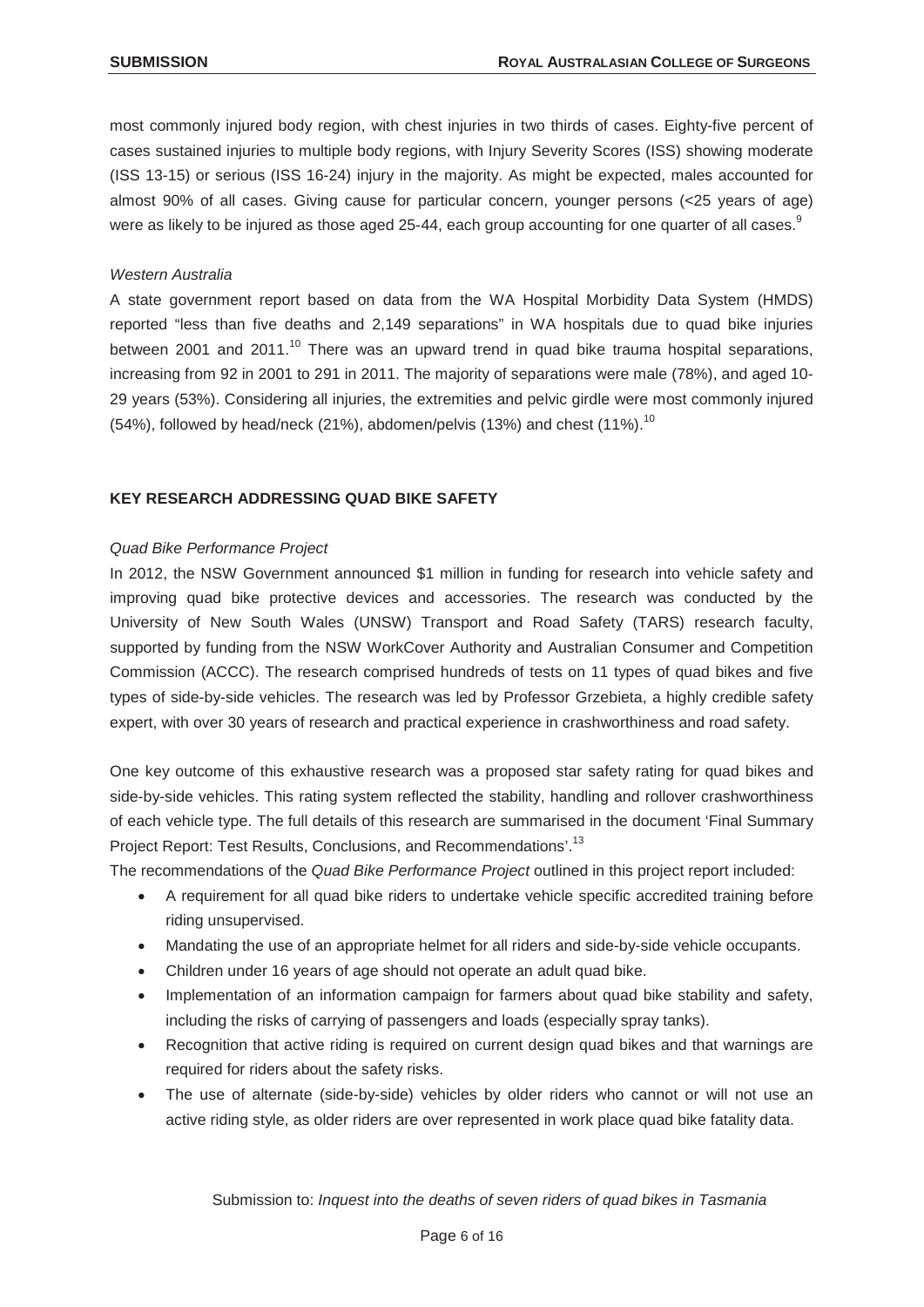- Promotion and support for a safety rating system that assesses stability, dynamic handling and crashworthiness of quad bikes and side by side vehicles, to allow informed consumer choices and to encourage safer vehicle development.
- Implementation of a quad bike standard or other functional design requirement and continuous improvement of this based on findings from the research program.
- Further research into safe use of age-appropriate children's quad bikes, Operator Protection Devices and an exposure-based survey of quad bike safety.<sup>13</sup>

Importantly, the findings of the *Quad Bike Performance Project* suggest that while current prevention strategies focus on lower order risk controls such as rider training and administrative controls, developing a safety rating system quad bikes and side-by-side vehicles system similar to the New Car Assessment Program (NCAP) would lead to significant improvements in safety through safer vehicles being developed and marketed, safer vehicle choice, and increased safety awareness among users.<sup>25</sup>

Despite initial resistance from the industry (as is occurring now with quad bikes) the benefits of NCAPs in Australia and overseas are undeniable. They have led to dramatic improvements in vehicle safety and road tolls through the installation and improvement of airbags, crashworthy structures and handling assistance such as antilock braking system (ABS) and electronic stability control (ESC).

# *Additional research from Australia*

The effects of quad bike injuries and fatalities devastate the lives of the victims, families and surrounding communities, and there is also an economic cost to pay. A University of Sydney study found the average cost to the Australian economy per quad bike-related fatality is \$AUD2.3 million.<sup>26</sup> This includes the cost of lost earnings, emergency services, accident investigations and other factors.

Over 60% of all deaths in this study involved a rollover, meaning design approaches to improve the safety of quad bikes in terms of stability and protection in the event of a rollover should be prioritised. The study also recommended that no children under 16 years of age should ride adult-sized quad bikes, riders should not carry passengers, and proper training and the use of helmets is essential.<sup>26</sup>

# *Additional research from the United States*

Since the introduction of quad bikes (termed here all-terrain vehicles, ATVs) to the United States in 1971, injuries and mortalities related to their use have increased significantly.<sup>27</sup> The first ATVs were three wheel bikes, that were eventually proven to be so dangerous that the US Consumer Product Safety Commission (CPSC) issued a Consent Decree that banned their sale for 10 years from April 1988. After the 10 year decree expired, manufacturers voluntarily continued to abstain from selling three wheel bikes in the US. Meanwhile, quad bikes were growing in popularity and effectively replaced three wheel bikes as a recreational and work machine.

Research from the University of Mississippi found that patients on a quad bike with an engine size of 350 cc or greater had higher injury severity scores and an increased incidence of traumatic brain injury than those on smaller quad bikes. The researchers concluded that legislative efforts to implement rider protection laws for quad bikes were warranted.<sup>27</sup>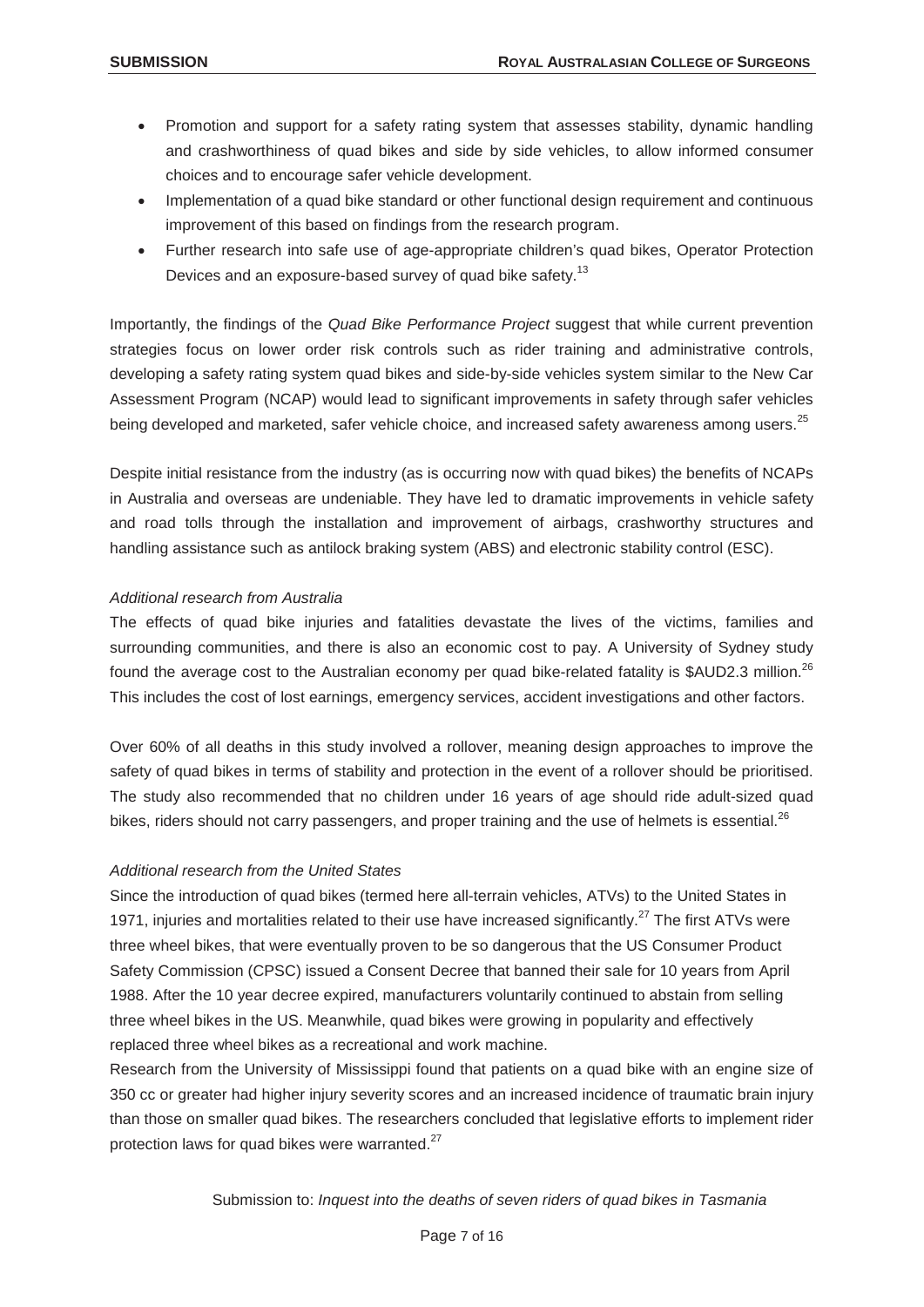A 2015 study of mortality and morbidity related to quad bike use in the US between 1982 and 2013 by the CPSC identified 13,043 reported fatalities.<sup>28</sup> Estimated fatalities for 2012 were 650, and 691 for 2011. There were an estimated 99,600 quad bike-related hospital presentations in 2013, a quarter of which were children under 16 years of age.

# *Impact of 'Sean's Law' on quad bike trauma in Massachusetts, United States*

In 2010, Massachusetts, US, introduced state legislation to establish an absolute age restriction for use of 'off-road vehicles' (ORVs), which includes quad bikes – the first of its kind in the United States. The law is coined 'Sean's Law' in memory of 8 year old Sean Kearney, whose tragic death following quad bike trauma was formative in prompting the legislation. Most notably, this law prohibits all children less than 14 years of age from using all quad bikes on both public and private land. Children aged 14 to 16 also had restrictions enforced on quad bike use, including mandating quad bike training and direct supervision by an adult. This law complimented the existing legal requirements in Massachusetts for mandatory helmet use and ORV registration.

Since introduction of 'Sean's Law' in 2010, the burden of injury and death due to quad bikes has reduced significantly. In Massachusetts, emergency department presentations were reduced 'post-law' (2011-2013) by 33% in children 0-9 years, 50% in children 10-13 years, and 39% in 14-17 year olds. Admissions to hospital for quad bike trauma in patients aged 0-17 years were decreased by 41% in the same 'post-law'. Head injuries due to quad bike trauma have reduced by half, with both immediate and projected savings to health and societal costs of traumatic brain injury. (*Unpublished and proprietary data*, kindly provided by Trauma Surgeon Associate Professor Peter Masiakos, Harvard Medical School and Director, Pediatric Trauma Service, Massachusetts General Hospital).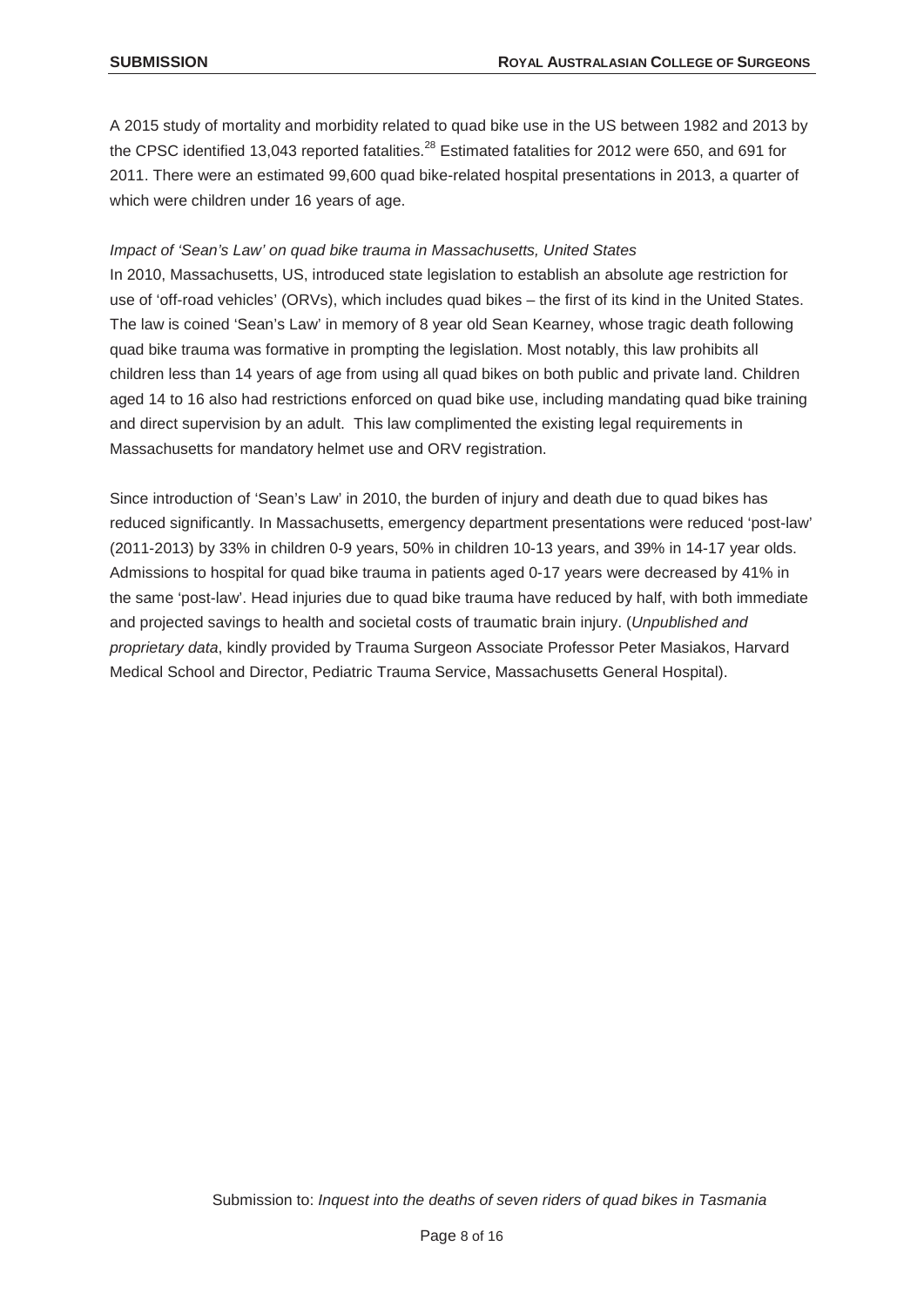## **THE COLLEGE'S POSITION ON POTENTIAL CHANGES OR DEVELOPMENTS IN THE:**

#### **A. USE OF HELMETS BY QUAD BIKE RIDERS**

Helmet status is recorded in 128 of the 223 quad bikes deaths in Australia between January 2001 and March 2016. Of these, 70% of fatalities occurred in riders *not* wearing helmets, and head injuries were the most common cause of death. $3$  These observations are strongly supported in the literature, with non-helmeted quad bike riders to sustain "significantly more head, neck, soft tissue injuries, concussions, intracranial hemorrhages, facial fractures, skull fractures, and thoracic spine fractures than helmeted [quad bike] riders".<sup>29</sup> Adding to these concerns, helmet usage by quad bike riders is low. For example, a study conducted by the University of Vanderbilt, Tennessee, showed only one third of 163 children under the age of 16 years sustaining quad bike injuries were wearing a helmet at the time of their injury.<sup>30</sup>

*RACS supports passage of legislation that makes helmet wearing compulsory for all quad bike riders (whether an operator or passenger) at all times, whether on- or off-road.* 

*Further, RACS advocates for the development of a suitable standard for quad bike helmets, which recognises the unique design requirements for off-road riding. An example of this is provided by the New Zealand standard (NZS 8600:2002).*

In New Zealand, use of standard-compliant quad bike helmets in the work place is required by law (*Health and Safety in Employment Act*, 1992), whether on- or off-road.<sup>31</sup> Similar recommendations are echoed by Safe Work Australia, albeit without the same requirement in law for off-road use.<sup>32</sup> These are important considerations given quad bikes now account for more deaths on Australian farms than any other equipment, including tractors. It is also noteworthy that, of 13 work place quad bike deaths in Australia from 2011 to 2015 for which helmet status was known, all but one were *not* wearing a helmet.<sup>32</sup>

*In light of such statistics, RACS calls for the urgent adoption of a legal framework, which protects employees and makes compulsory the wearing of a standard-compliant helmet whenever riding quad bikes in the work place, including off-road.*

The position here notwithstanding, it is notable that a significant proportion of quad bike deaths would not be prevented by wearing of a helmet, e.g. 31% of Australian quad bike deaths since 2001 were due to asphyxiation and/or thoracic trauma. Also, 13 Australian children under 16 years are known to have died from quad bike injuries despite wearing a helmet at the time of the accident.<sup>3</sup> These qualifications are not included to undermine the importance of mandatory helmet use by all quad bike riders. Rather, they underline the importance of complimentary safety measures *in addition* to helmet use.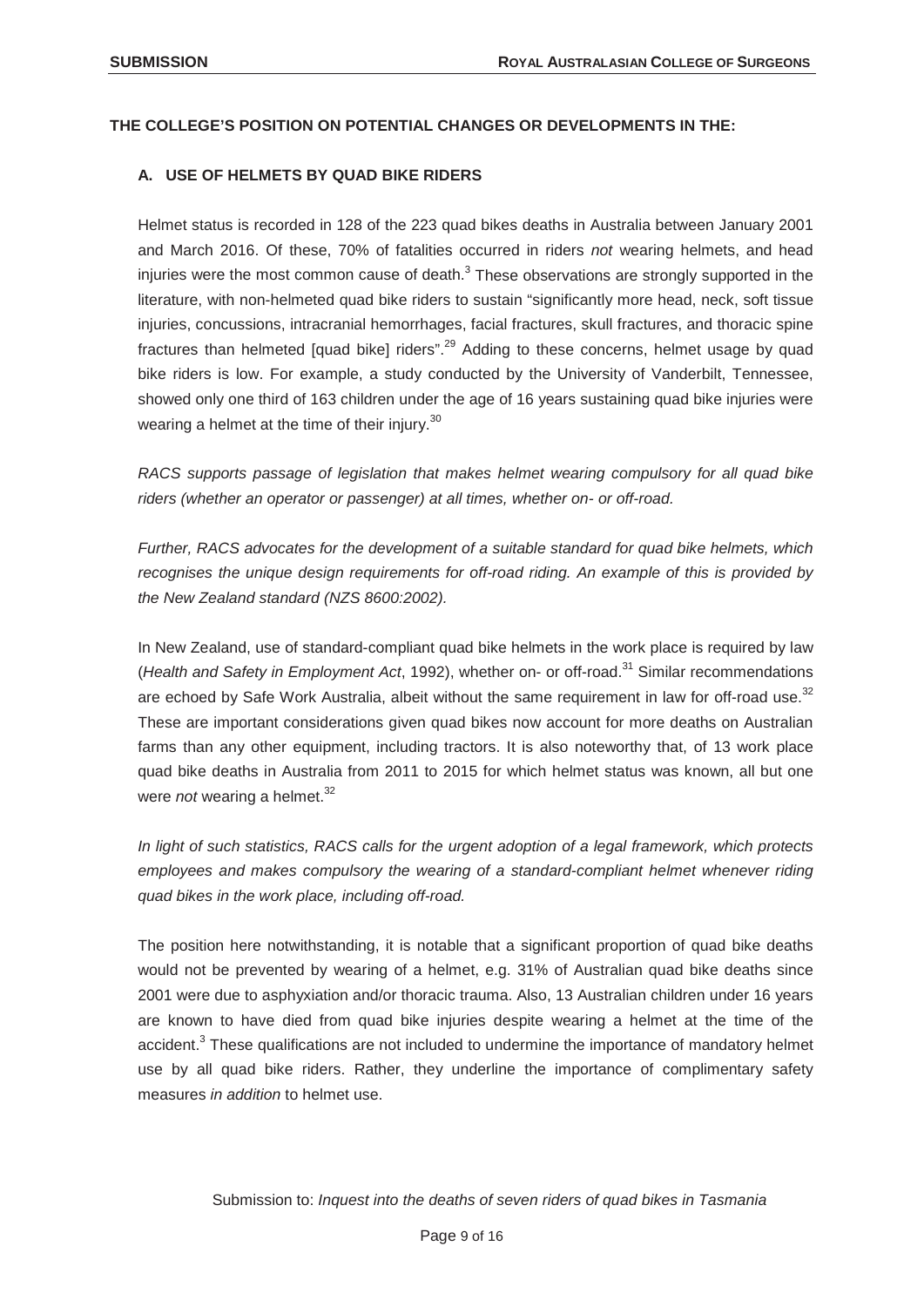# **B. USE OF QUAD BIKES BY RIDERS UNDER THE AGE OF 16 YEARS**

Use of adult-sized quad bikes by children under the age of 16 years is a breach of manufacturer directions for use. Therefore, industry and health groups are agreed that all children under 16 years should be prohibited from riding adult-sized quad bikes in accordance with these directions. Unfortunately, warning labels may not be effective as a deterrent, placing the burden of care on the supervising adults to enforce safe use of adult-sized quad bikes.

Evidence that child-sized (also term 'youth-sized') quad bikes afford greater safety is lacking, and many commentators are agreed on the dangers of even child-sized quad bikes.<sup>33,34</sup> Indeed, six Australians are known to have died as a result of injuries sustained when using a child-sized quad bike, including five children who sustained fatal crush injuries.<sup>3</sup> Further, children are inherently at increased risk of quad bike trauma due to their relative lack of judgement, lack of knowledge, lack of skill, or even lack of body mass and physical strength, when compared with adult riders.<sup>35-37</sup>

*Taking into account the manufacturer directions, and wealth of cautionary evidence regarding quad bike use by children, the RACS position is that no child under 16 years should be permitted to ride (or be a passenger on) quad bikes, irrespective of the vehicle's size or specification.*

RACS is not alone in taking this position, which is shared by many other professional bodies, including the Australian Centre for Agricultural Health & Safety, Farmsafe Australia, American College of Surgeons, American Pediatric Surgical Association, American Academy of Pediatrics, Canadian Association of Pediatric Surgeons and the Canadian Pediatric Society.26,38-42

The primary intention of the RACS position and advocacy is to *protect* children from preventable injury and death, rather than any wish to *penalise* children younger than 16 who use quad bikes. Indeed with the current status quo, the penalty for riding a quad bike for these children is an unacceptably high risk of death or serious injury.

Whilst RACS acknowledges the legal and enforcement complexities posed by introduction of a law prohibiting all children under 16 years of age from using any quad bike, it considers the burden of preventable death and injury caused by these vehicles so unacceptable to call for such a ban. Moreover 'Sean's Law' (Massachusetts, United States), described previously, provides a working precedent for law-makers and health professionals alike of quad bike specific legislation achieving measurable improvements in health and safety for children.

# **C. TRAINING AND/OR LICENCING OF QUAD BIKE RIDERS**

Quad bikes are significantly less stable than their riders assume them to be, and their dynamic handling characteristics leave very little room for rider error. The existence of warning labels on quad bikes is testament to this danger. The fundamental vehicle design requires the use of an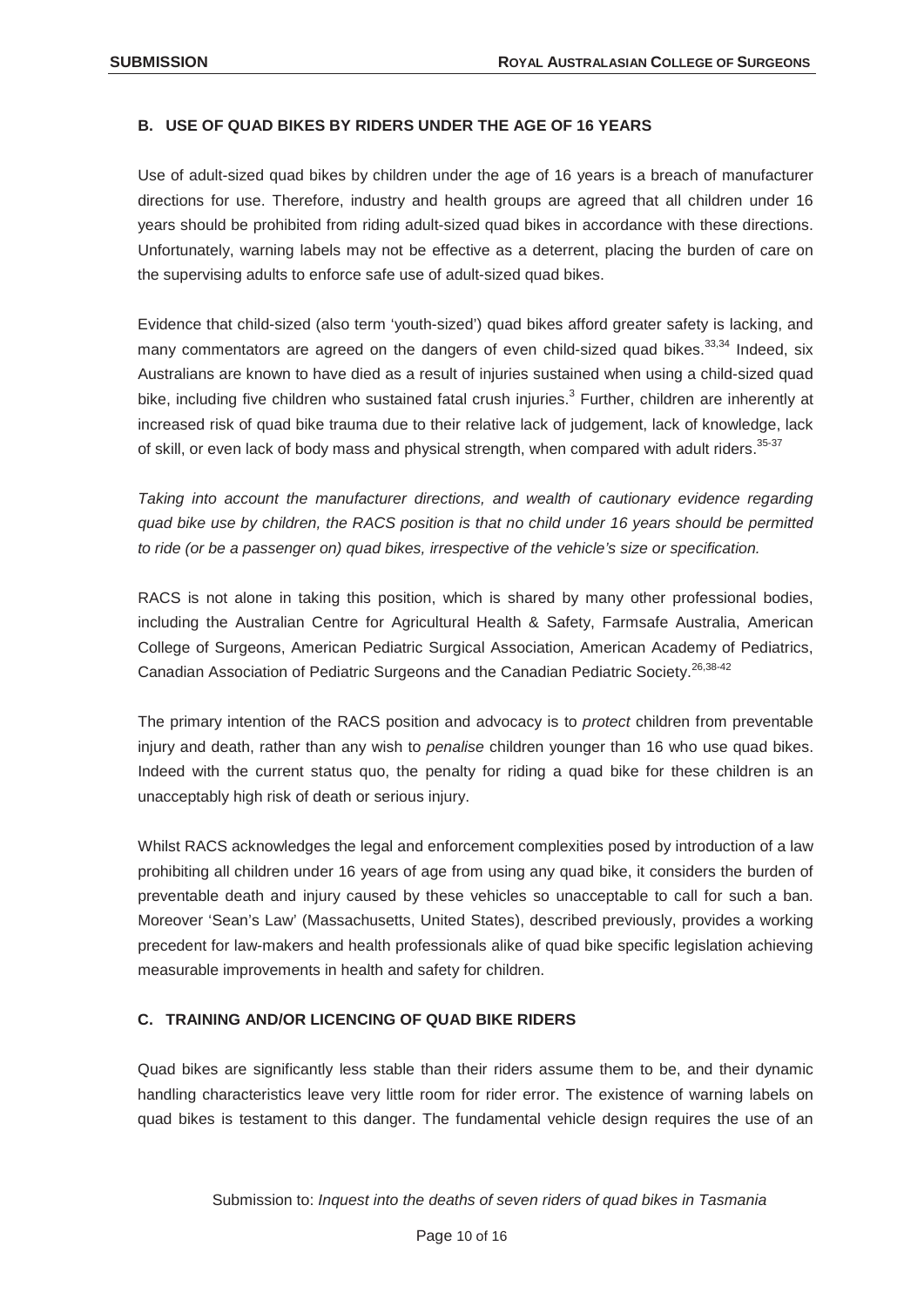'active' riding technique to reduce crash risks when riding. Certainly, without active riding, riders have a significantly increased risk of crashing.<sup>13</sup>

*RACS supports mandatory quad bike rider training for all new owners, to gain competency in 'active' riding as well as other aspects of safe quad bike use. Australian workplace safety authorities should also consider mandating formal quad bike rider training as a requirement for all employees whose work involves quad bikes use.*

*RACS requests Australian road safety authorities carefully monitor and evaluate quad bike usage on public roads, to ensure that current restrictions on the on-road usage of quad bikes (and similar vehicles) are not watered down to the detriment of safety.*

# **D. CARRYING OF LOADS ON QUAD BIKES INCLUDING PASSENGERS**

Carrying a person on the back of a quad limits the rider's ability to shift weight appropriately to safely control the quad bike. This is because the passenger cannot lean far enough to counter their additional weight set high above the vehicle (often on the cargo rack) and their weight stops the rear axle from lifting the inside wheel at turns, which impels the rider to make sharper turns to drive the vehicle into corners. Once the quad bike does start to turn, the body roll lifts the inside wheel, causing the vehicle to turn very sharply. With the extra body weight on the cargo rack, both riders are in danger of the quad bike rolling on top of them.<sup>13,14</sup>

*RACS recommends that there be a total ban placed on carriage of passengers or excessive loads (loads exceeding the manufacturers load limit for the cargo rack or the total load for the vehicle) on quad bikes not designed for them. If this first recommendation is not supported, then as a minimum, children under the age of 16 years should never be carried as passengers on quad bikes of any size.* 

The risks associated with carriage of passengers or heavy loads when using quad bikes are well understoond and supported by evidence. If however, circumstances might require such carriage, a side-by-side vehicle is considered a far more appropriate and safer alternative.

# **E. DEVELOPING AN NCAP STYLE SAFETY RATING SYSTEM FOR QUAD BIKES**

The benefits delivered by the Australasian NCAP star rating system for motor vehicles have fostered major improvements to vehicle safety. A rating system adapted for quad bikes would deliver similar improvements. Given the rising incidence of quad bike sales, injuries and fatalities, it is entirely reasonable to provide end users with as much information as possible to allow them to make good purchase and safety decisions.

*RACS recommends implementing an Australasian New Quad Bike Assessment Program, identical in essence to the ANCAP safety rating system. Such a system is anticipated to inform consumer*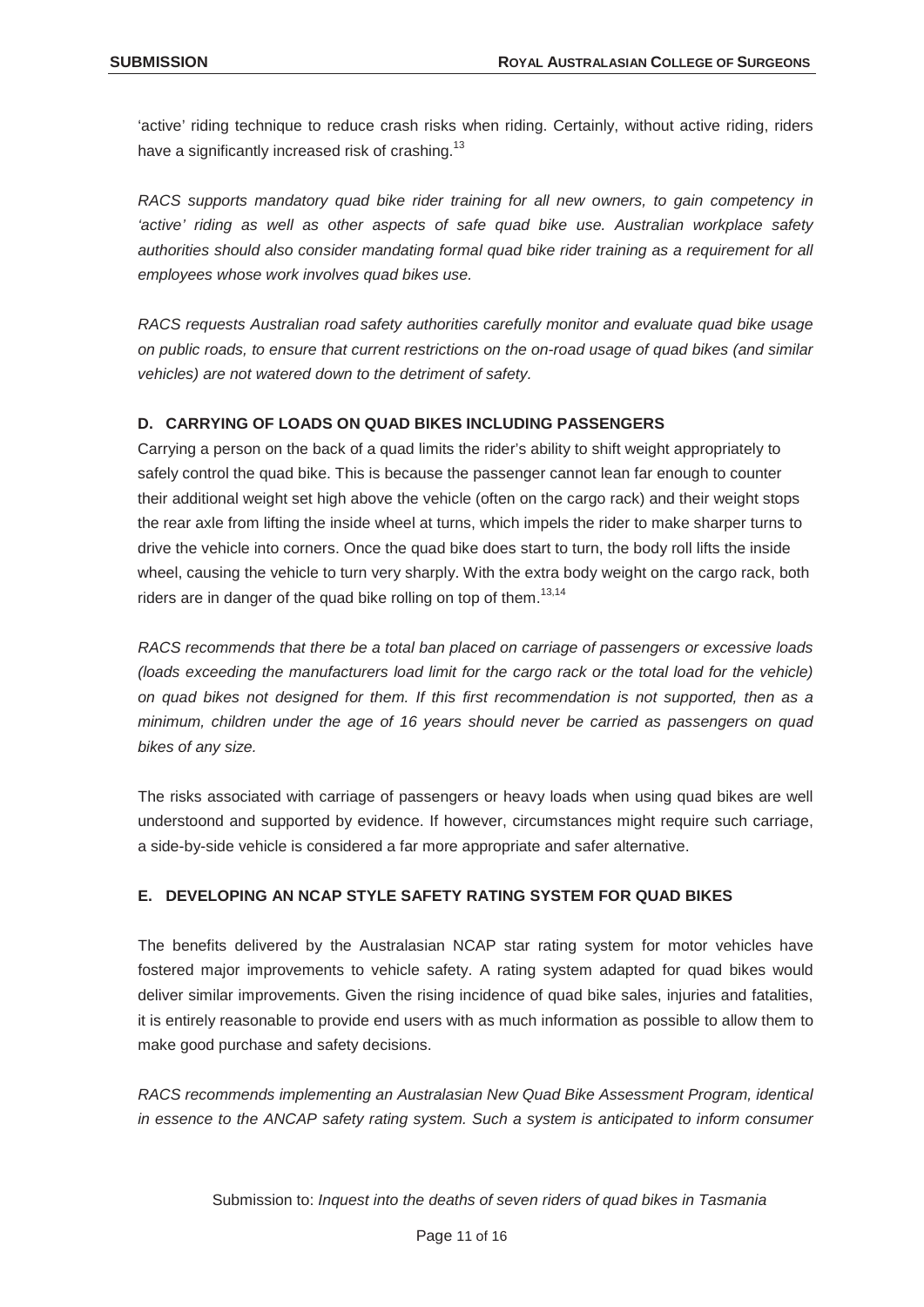*choices, as well as provide incentives to manufacturers and consumers to drive competition for improved vehicle safety.*

It is worthy of comment that this and the following College positions are consistent with RACS' long standing commitment to supporting and encouraging adoption of vehicle safety technologies, including being a vocal advocate for the introduction of ABS brakes, Electronic Stability Control and airbags into Australian vehicles.<sup>20</sup>

# **F. ENGINEERING REMEDIES TO IMPROVE THE STABILITY AND/OR HANDLING OF QUAD BIKES**

*RACS affirms the needs to industry and safety experts need to work together to improve the stability and handling of quad bikes as outlined in detail in the TARS reports.13*

# **G. FITTING OF ROLLOVER OR CRUSH PROTECTION DEVICES TO QUAD BIKES**

According to TARS research, it may be possible to design a practical rollover protection system for quad bikes, and other small off road vehicles, that will assist in protecting a rider against serious injury in a rollover, and other collision modes. The aim of such a solution is to provide a lightweight but high-strength structure that creates an occupant survival space, together with a high-backed seat with side bolsters, and seatbelt system to effectively restrain the occupant within the protected zone. Existing quad bike designs would need to be modified to either increase track width or lower the centre of gravity height to avoid making the vehicle even more unstable when fitted with such rollover protection devices.<sup>13,25</sup>

# **H. FITTING OF CHILD RESISTANT STARTING MECHANISMS**

*RACS supports any mechanism that will prevent children from being able to start (and so ride) adult-sized quad bikes.*

# **I. DEVELOPING AN AUSTRALIAN STANDARD FOR QUAD BIKES**

Relevant parties to the Queensland coronial inquest, in consultation with stakeholders, are now considering whether the industry should initiate a process of developing an Australian standard (or other functional design requirements) for quad bikes, similar to that for quad bikes in the United States. Counsel also recommended that Safe Work Australia consider if a different design standard is needed in work environments, and that they initiate work to develop this design standard.<sup>12</sup>

*RACS supports development and implementation of an Australian standard for quad bikes sold within Australia, including design improvements, which afford greater safety such as those outlined above and supported by the Australasian New Quad Bike Assessment Program (or similar).*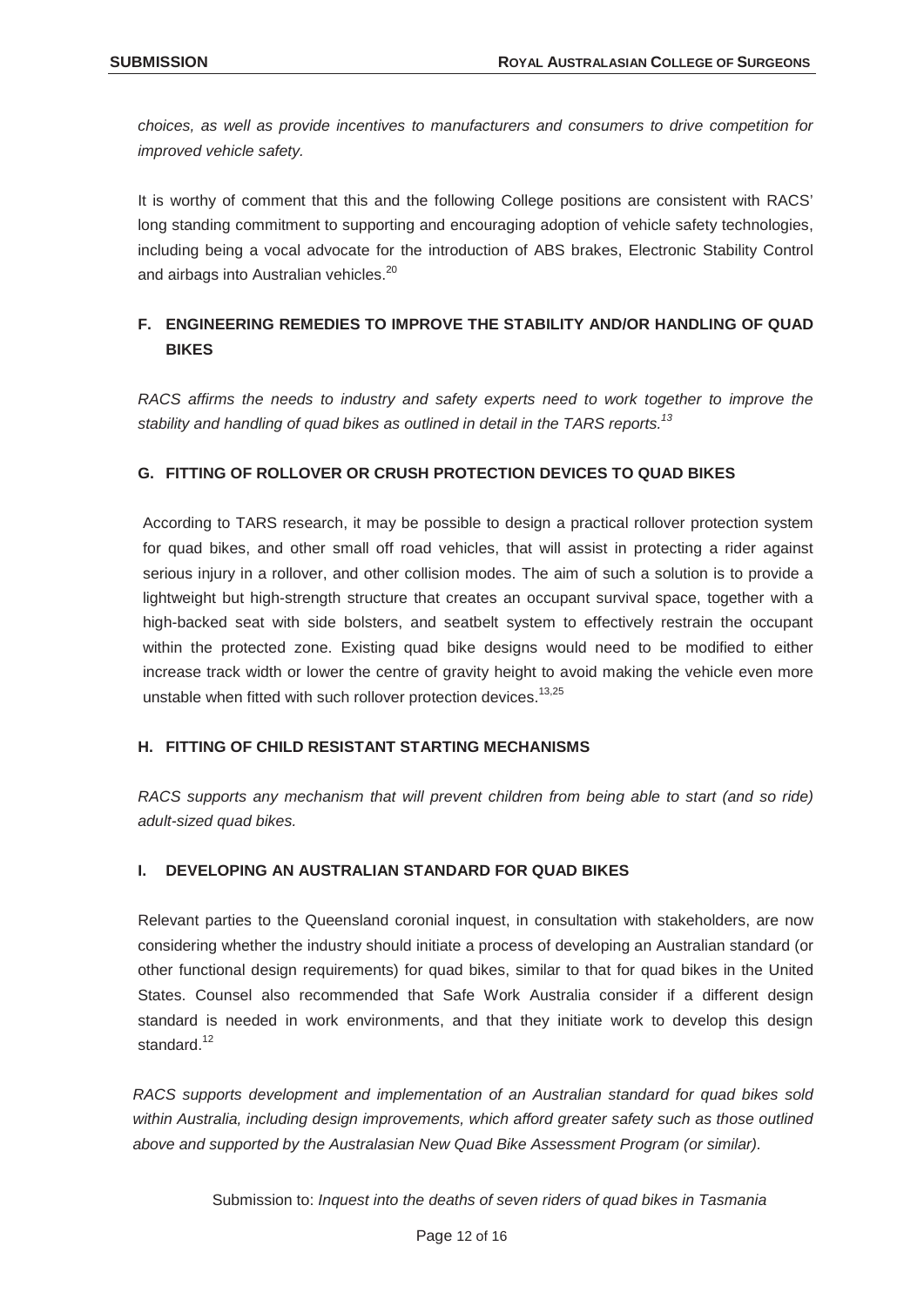#### **J. THE FITTING OF SEATBELT INTERLOCKS TO SIDE BY SIDE STYLE VEHICLES**

Whilst this submission pertains primarily to quad bikes, RACS acknowledges that side-by-side vehicle incidents also contribute to casualties, albeit to a much lesser extent than quad bikes.<sup>43</sup>

*RACS supports the UNSW TARS report conclusion, that side-by-side vehicles should have seatbelt interlocks fitted to prevent travel at 10km/hr or above when seatbelts are not engaged.*

#### **IMPORTANCE OF REGISTRY SUPPORT FOR INJURY SURVEILANCE**

Maintaining funding for the Australian Trauma Registry is vital if policy makers are to monitor the significance of the threat and develop a strategy to prevent unnecessary fatalities and injuries from quad bike accidents. It would be useful if the Registry included a specific coding for quad bike injuries.

#### **FINAL COMMENTS**

The Royal Australasian College of Surgeons has genuine concern that industry parties may attempt to obfuscate the root causes of quad bike safety problems by claiming there is no data to support the recommendations proposed by RACS here or attempt to blame the victim, by highlighting incidence of warned against behaviours. This situation is not dissimilar to what was happening in regards to car crashworthiness issues per NCAP. Clearly history is repeating itself. Contrary to this assertion, these recommendations are each based on sound evidence regarding the epidemiology of quad bike trauma, as well as on physics and standard vehicle design principles as they apply to quad bike safety. Furthermore, these recommendations are uniquely re-informed by surgeons' experiences of real world fatalities and injuries and the data they collect that informs the designers, regulators and safety policymakers.

**The burden of injury and death due to quad bike use cannot be allowed to continue unchecked, and ongoing delay in action may permit to further avoidable tragedies.** RACS welcomes the opportunity to contribute to this important inquest process, and so aid finding and adopting solutions to the complex issues raised by quad bike trauma. To adapt the earlier cited quote, "It is the [surgical] profession which sees the aftermath of a [quad bike] accident, the aftermath of the split second in which it happened, the horrible and irreversible mutilation, the griefs, the brave attempts to repair, the heartbreaking rehabilitation. **And it is the profession which must help find a solution to this problem, a cure for a disease of the community that has reached a significant magnitude**."<sup>22</sup>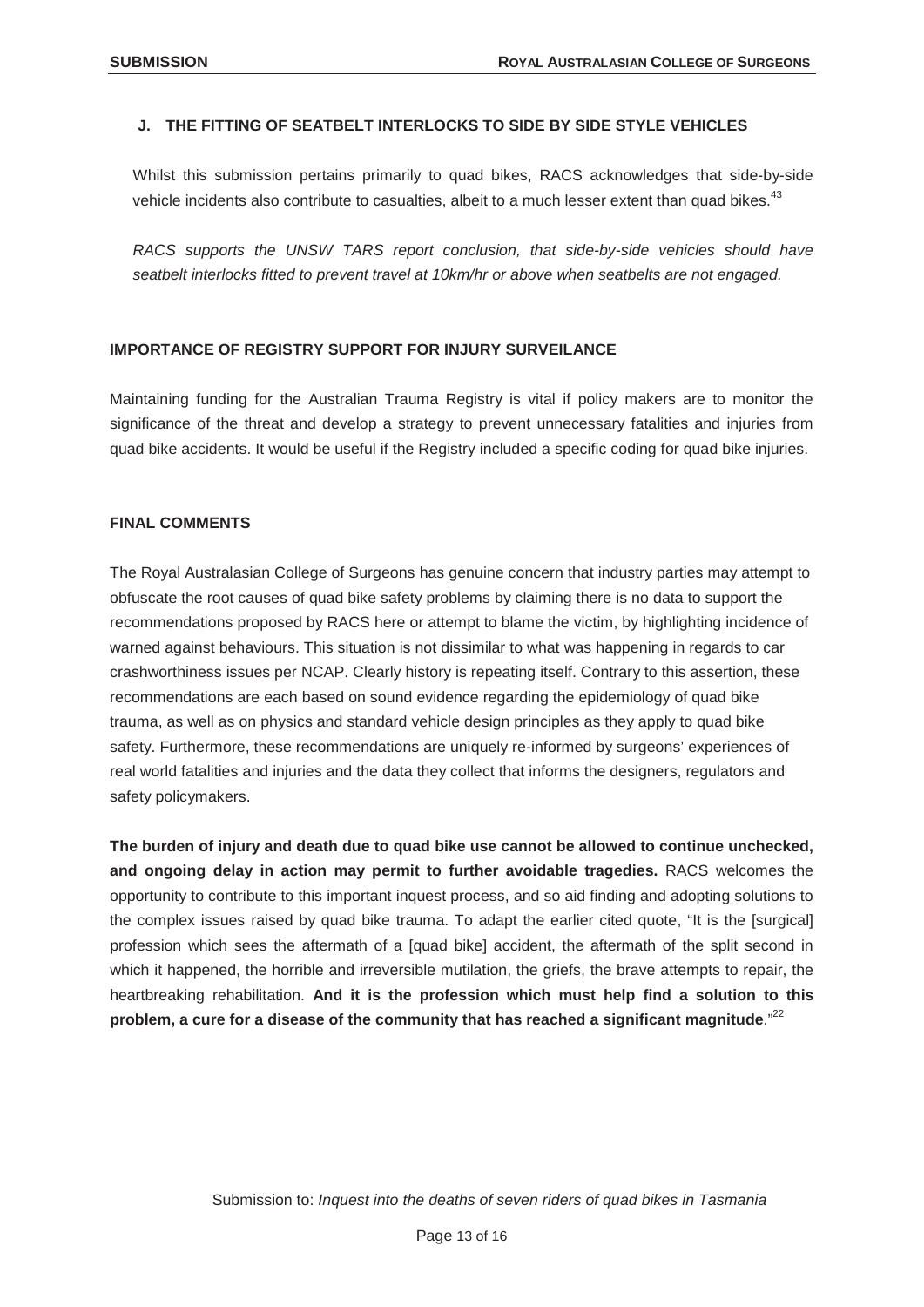#### **REFERENCES**

- 1. The Advocate: *Tasmanian quad bike deaths on the rise*. From: http://www.theadvocate.com.au/story/1370722/tasmanian-quad-bike-deaths-on-the-rise/. Accessed 9 Mach 2016.
- 2. Safe Work Australia: *Quad bike fatalities*. From: http://www.safeworkaustralia.gov.au/sites/swa/whs-information/agriculture/quadwatch/pages/quad-watch. Accessed 9 March 2016.
- 3. Australian Centre for Agricultural Health and Safety: *Aggregate data regarding Australian quad fatalities, January 2001 to March 2016*. Provided March 2016.
- 4. Tasmanian Magistrates Court Coronial Division: *Record of investigation into death: Robert Wayne ACKERLEY*. From: http://www.austlii.edu.au/cgibin/sinodisp/au/cases/tas/TASCD/2004/545.html?stem=0&synonyms=0&query=Robert Wayne Ackerly. Accessed 9 March 2016.
- 5. Tasmanian Magistrates Court Coronial Division: *Record of investigation into death: Kurt Glen CRACK*. From: http://www.courtlists.tas.gov.au/magistrate/decisions/coroners/kgc.htm. Accessed 9 March 2016.
- 6. Tasmanian Magistrates Court Coronial Division: *Record of investigation into death: Dakota Maree Angel THOMAS*. From: http://www.courtlists.tas.gov.au/magistrate/decisions/coroners/dmat.htm. Accessed 9 March 2016.
- 7. WorkSafe Tasmania: *Workplace Issues*, No. 33, 2004. Page 3.
- 8. Clapperton AJ, Herde EL, Lower T, *Quad bike related injury in Victoria, Australia.* Med J Aust, 2013. **199**(6): p. 418-22.
- 9. Institute of Trauma Injury Management (NSW): *Data regarding patients with quad bike injuries admitted to a NSW Trauma Facility between 2010 and 2014*. Provided 2015.
- 10. Department of Health. Government of Western Australia: *Literature review quad bike related injuries and deaths*. From: http://www.healthnetworks.health.wa.gov.au/docs/injury\_quad\_bike.pdf. Accessed 29 March 2016.
- 11. Office of the State Coroner (NSW): *Inquest into the deaths of Donald EVELEIGH, Angela STACKMAN, 'FW', 'ML', Anthony WALDRON, Colin REID, Bradley JACKSON, Robert BEAMISH and 'LE' who died as a result of a Quad bike accident. Sydney*. From: http://www.coroners.justice.nsw.gov.au/Documents/Quad bike findings v2.pdf. Accessed 9 March 2016.
- 12. Office of the State Coroner (Qld): *Inquest into nine (9) deaths caused by quad bikes. Brisbane*, 2015. From: http://www.courts.qld.gov.au/\_\_data/assets/pdf\_file/0018/432306/cifquadbikeaccidents-20150803.pdf. Accessed 16 March 2016.
- 13. Grzebieta R, Rechnitzer G, Simmons K, McIntosh AS: *Final Summary Project Report: Test Results, Conclusions, and Recommendations. Quad Bike Performance Project TARS Research Report No. 4*, 2015. Submitted to the WorkCover Authority of New South Wales, University of New South Wales, Sydney, Australia. From: http://www.tars.unsw.edu.au/research/Current/Quad-Bike\_Safety/Reports/Final\_Summary\_Report4-QBPP\_Test\_Results\_Concl\_Recom\_Jan-2015.pdf. Accessed 16 March 2016.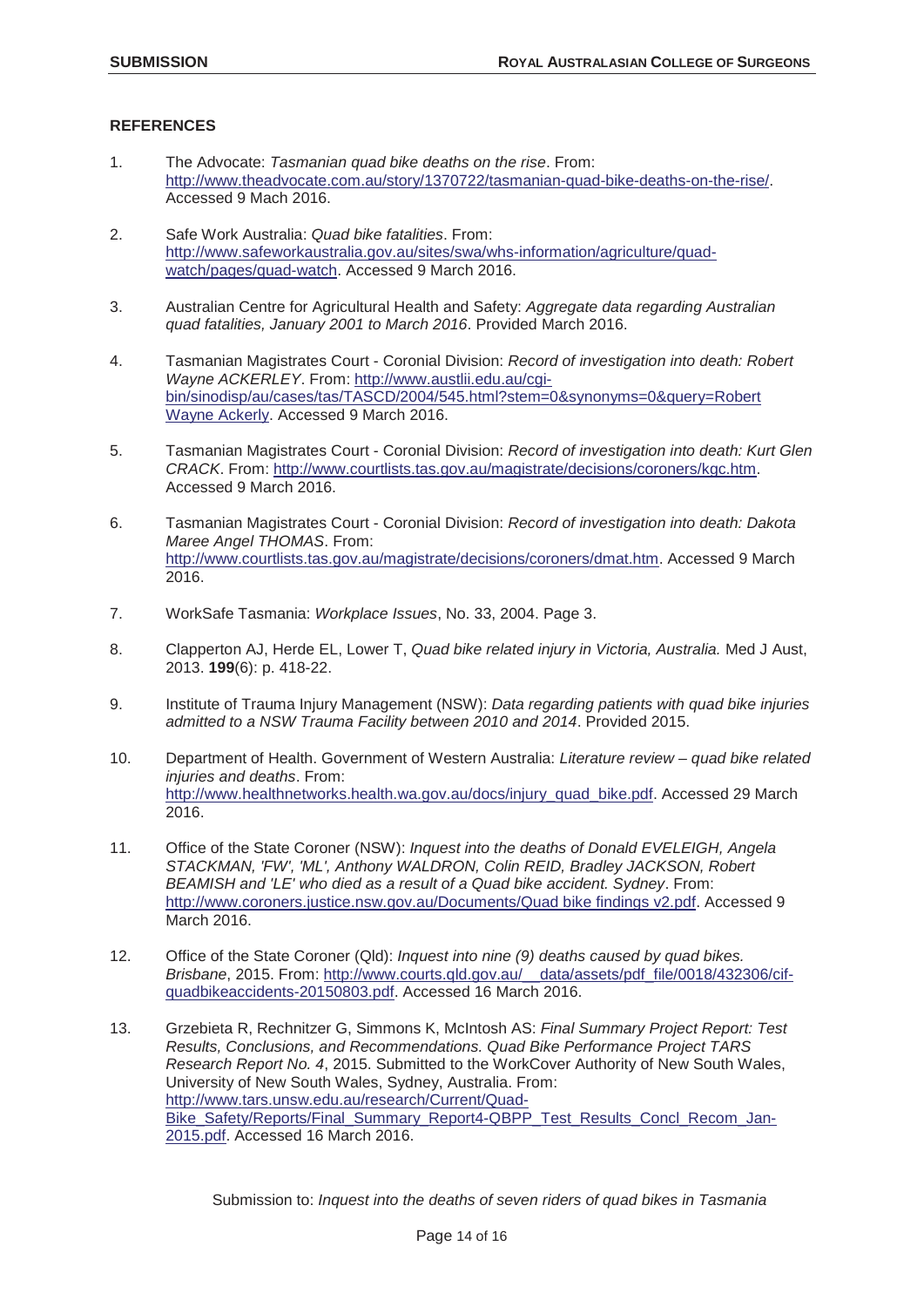- 14. Better Health Channel: *Farm safety quad bikes*. From: http://www.betterhealth.vic.gov.au/bhcv2/bhcarticles.nsf/pages/Farm\_safety\_Quad\_bikes. Accessed 9 March 2016.
- 15. Federal Chamber of Automotive Industries: *ATVs and scooters lead motorcycle sales figures*, 2011. From: http://www.fcai.com.au/news/news/2011/all/267/atvs-and-scooters-leadmotorcycle-sales-figures-. Accessed 9 March 2016.
- 16. Background Briefing: *The trouble with quad bikes*, 2015. From: http://www.abc.net.au/radionational/programs/backgroundbriefing/2015-04-05/6359984. Accessed 9 March 2016.
- 17. Stock & Land: *Quad bike collision course*, 2015. From: http://www.stockandland.com.au/news/agriculture/general/healthcare/quad-bike-collisioncourse/2722963.aspx?storypage=0. Accessed Accessed 9 March 2016.
- 18. Aitken ME, Graham CJ, Killingsworth JB, Mullins SH, Parnell DN, Dick RM, *All-terrain vehicle injury in children: strategies for prevention.* Inj Prev, 2004. **10**(5): p. 303-7.
- 19. Gregory A, *Blood, belts, booze, and bikes: a history of the response of the Royal Australasian College of Surgeons to the epidemic of road trauma*. Royal Australasian College of Surgeons, 2008.
- 20. Atkinson R, Grossbard GD, Danne PD, Trinca GW, Whear M, Journeaux LM, Wilson GJ, Johnston I, Cass DT, Royal Australasian College of Surgeons Trauma Committee, *Professional Leadership and Advocacy in the Reduction of Road Trauma*. Royal Australasian College of Surgeons, 2007.
- 21. Royal Australasian College of Surgeons: *Position Paper: Trauma Prevention*, 2013. From: http://www.surgeons.org/media/348313/2013-07-31\_pos\_fes-fel-047\_trauma\_prevention.pdf. Accessed March 9 2016.
- 22. Hughes ES, *Road trauma committee.* Med J Aust, 1975. **1**(22): p. 671-4.
- 23. Program ATQI, *Caring for the severely injured in Australia: Inaugural report of the Australian Trauma Registry 2010 to 2012*. Alfred Health, 2014.
- 24. Grzebieta R, *Personal communication regarding the central role of surgeons in leading and facilitating effective quad bike injury prevention and managment measures*. 2016.
- 25. Rechnitzer G, Grzebieta R, McIntosh A, Simmons K. *Reducing All Terrain Vehicles (ATVs) injuries and deaths - a way ahead*. In Proceedings of the 23th Enhanced Safety of Vehicles Conference, 2013. Seoul, South Korea. From: http://wwwesv.nhtsa.dot.gov/Proceedings/23/files/23ESV-000213.PDF - page=1. Accessed 16 March 2016.
- 26. Lower T, Pollock K, Herde E, *Australian quad bike fatalities: what is the economic cost?* Aust N Z J Public Health, 2013. **37**(2): p. 173-8.
- 27. Butts CC, Rostas JW, Lee YL, Gonzalez RP, Brevard SB, Frotan MA, Ahmed N, Simmons JD, *Larger ATV engine size correlates with an increased rate of traumatic brain injury.* Injury, 2015. **46**(4): p. 625-8.
- 28. US Consumer Product Safety Commission: *Annual report of ATV related deaths and injuries*, 2013. From: http://www.cpsc.gov//Global/Research-and-Statistics/Injury-Statistics/Sports-and-Recreation/ATVs/2013-ATV-Annual-Rpt-of-ATV-Related-Deaths--Injuries.pdf. Accessed 9 **March 2016.**